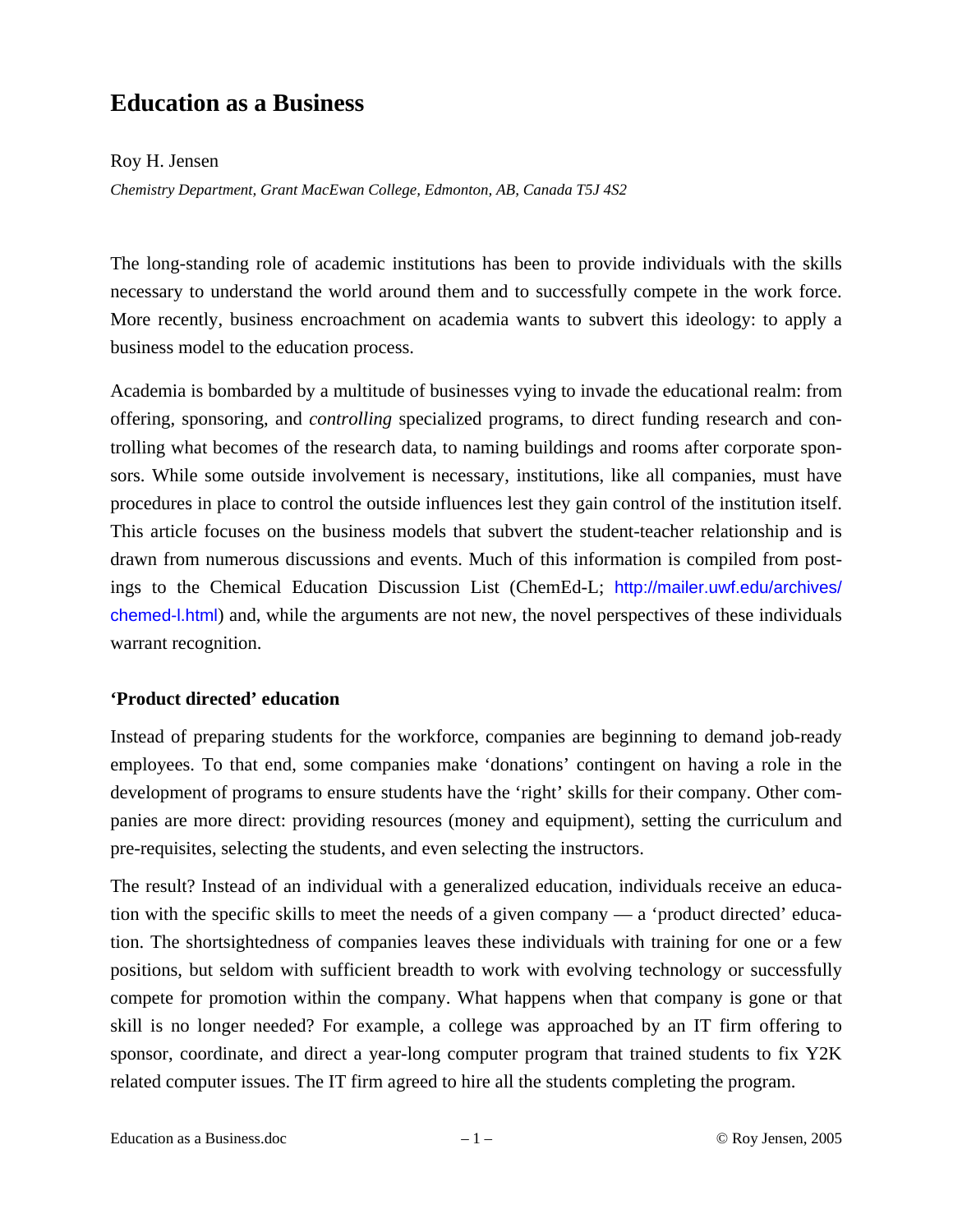#### **'Education as a business' models**

*The instructor is the supervisor and the students are their employees, made with the suggestion* that the instructors' salary is tied to the performance of the students. In application, this encourages low standards and grade inflation. Furthermore, shouldn't the instructor (supervisor) have the power to select (hire) students best suited for the program and expel (fire) students if they do not meet expectations (do poorly on assessments)? (German, S., ChemEd-L, 03 Dec 01)

*The instructor is the employee and the students are their employer, made with the suggestion that* the student can direct the education they receive. Currently, programs of study are set by departments for various honor, major, and minor degrees, each with a set of required and optional courses. This model gives the student carte blanche over the courses they require for their degree, and given the laziness and/or aversion to difficult subjects by many students, many students' course selection would trivialize the degree and fail to prepare them for future careers. When they do enter the workforce and are discovered to be unqualified, the credibility of the program, the institution, and all its graduates is questioned.

A variant that is, unfortunately, becoming common in K-12 has the parents as the 'employer'. One common statement from parents wanting to control what and how their child does in school is "I pay your salary." Would this line work on a police officer writing you a speeding ticket? Not a chance. Why should it work in academia where teachers — the education professionals know best how and what to teach, and understand that sometimes the lessons are difficult. (Horton, M., ChemEd-L, 08 Mar 03)

*The student is the customer/consumer and the institution the vendor,* made with the inference that the customer is always right. This is best addressed with a series of quotes:

"Education is the only business in which the customer continually demands *LESS* for their money!" (Cooper, J., ChemEd-L, 03 Dec 01)

"...in the education business, 'customers' will kick, scratch, claw, lie, cheat, steal, and plagiarize to avoid getting their money's worth!" (Davis, D., ChemEd-L, 11 Oct 02)

In this case, the student is too shortsighted or naïve to see the long-term implications of their choices. Standards are required so that students can effectively compete in the future workplace.